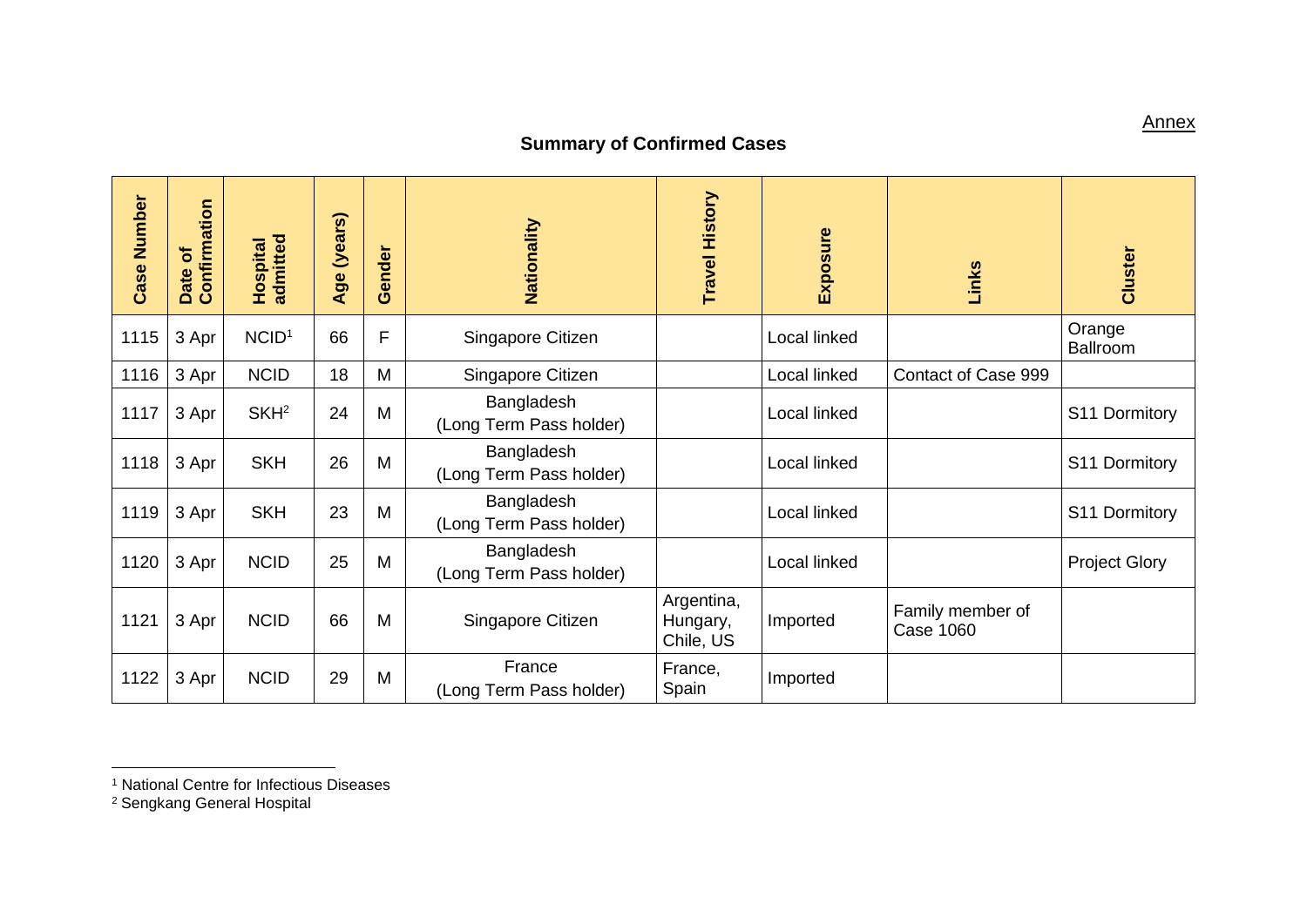| <b>Case Number</b> | Date of<br>Confirmation | Hospital<br>admitted | Age (years) | Gender | Nationality                                | <b>Travel History</b> | Exposure       | Links                        | Cluster                                            |
|--------------------|-------------------------|----------------------|-------------|--------|--------------------------------------------|-----------------------|----------------|------------------------------|----------------------------------------------------|
| 1123               | 3 Apr                   | KKH <sup>3</sup>     | 9           | F      | <b>Singapore Permanent Resident</b>        |                       | Local linked   | Family member of<br>Case 884 |                                                    |
| 1124               | 3 Apr                   | <b>NCID</b>          | 26          | M      | India<br>(Singapore Work Pass holder)      |                       | Local linked   |                              | <b>Project Glory</b><br>and Sungei<br>Tengah Lodge |
| 1125               | 3 Apr                   | <b>NCID</b>          | 42          | M      | Bangladesh<br>(Singapore Work Pass holder) |                       | Local unlinked |                              |                                                    |
| 1126               | 3 Apr                   | <b>SKH</b>           | 25          | M      | Bangladesh<br>(Long Term Pass holder)      |                       | Local linked   |                              | S11 Dormitory                                      |
| 1127               | 3 Apr                   | <b>SKH</b>           | 46          | F      | India<br>(Singapore Work Pass holder)      |                       | Local linked   |                              | <b>Mustafa Centre</b>                              |
| 1128               | 3 Apr                   | <b>SGH</b>           | 37          | M      | Venezuela<br>(Long Term Pass holder)       |                       | Local unlinked |                              |                                                    |
| 1129               | 3 Apr                   | CGH <sup>4</sup>     | 55          | F      | Singapore Citizen                          |                       | Local unlinked |                              |                                                    |
| 1130               | 3 Apr                   | <b>NCID</b>          | 43          | F      | Singapore Citizen                          |                       | Local linked   | Family member of<br>Case 352 |                                                    |
| 1131               | 3 Apr                   | <b>NCID</b>          | 30          | F      | Singapore Citizen                          |                       | Local unlinked |                              |                                                    |
| 1132               | 3 Apr                   | MAH <sup>5</sup>     | 74          | M      | Singapore Citizen                          |                       | Local unlinked |                              |                                                    |
| 1133               | 3 Apr                   | <b>NCID</b>          | 26          | F      | Singapore Citizen                          |                       | Local unlinked |                              |                                                    |

<sup>3</sup> KK Women's and Children's hospital

<sup>4</sup> Changi General Hospital

 $\overline{a}$ 

<sup>5</sup> Mount Alvernia Hospital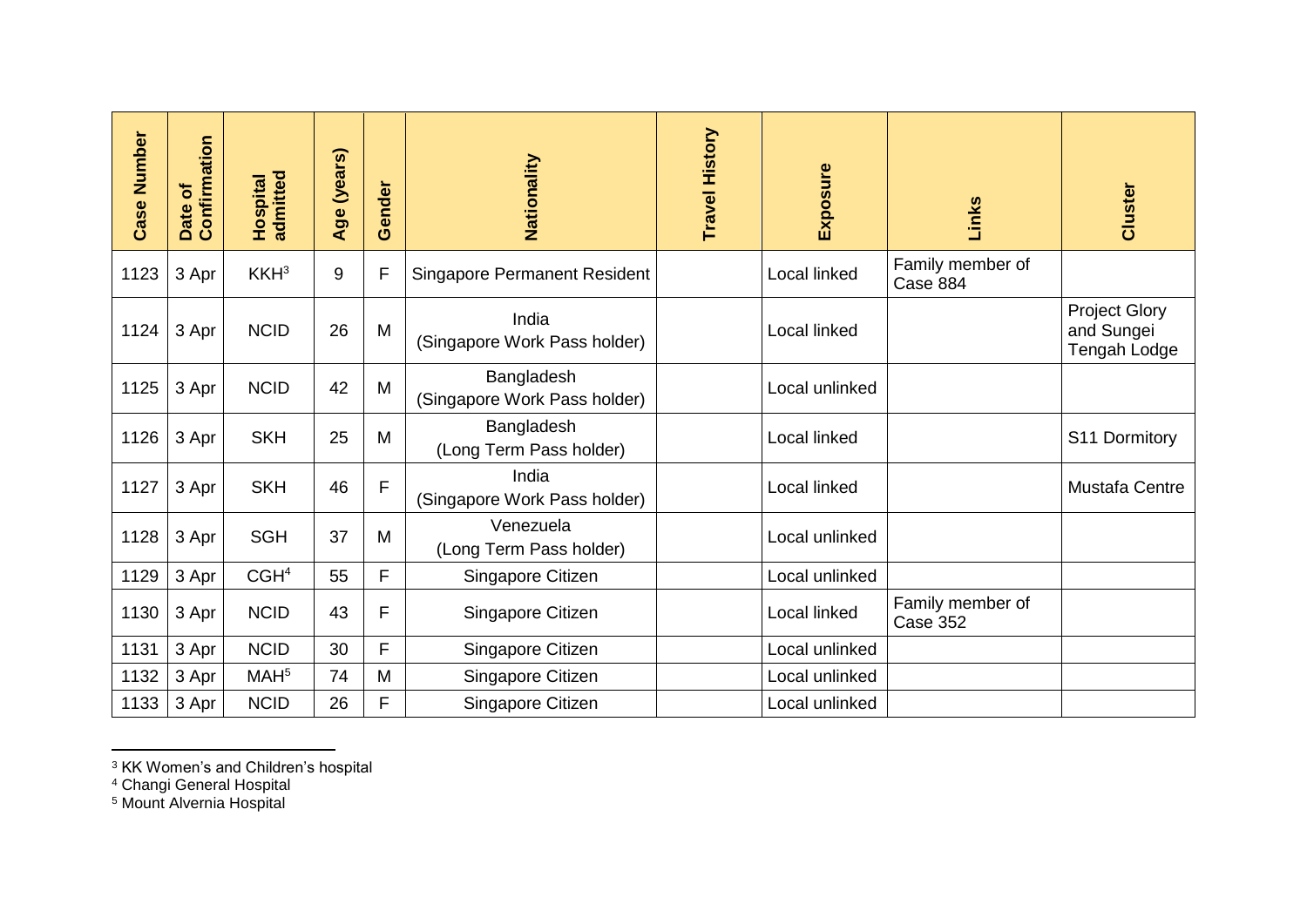| <b>Case Number</b> | Date of<br>Confirmation | <b>Hospital</b><br>admitted | Age (years)    | Gender | Nationality                                | Travel History | Exposure       | Links                                | Cluster       |
|--------------------|-------------------------|-----------------------------|----------------|--------|--------------------------------------------|----------------|----------------|--------------------------------------|---------------|
| 1134               | 3 Apr                   | NUH <sup>6</sup>            | 29             | F      | Indonesia                                  |                | Local linked   | Family member of<br><b>Case 1080</b> |               |
| 1135               | 3 Apr                   | <b>NCID</b>                 | 33             | M      | Bangladesh<br>(Singapore Work Pass holder) |                | Local linked   |                                      | S11 Dormitory |
| 1136               | 3 Apr                   | <b>KKH</b>                  | $\overline{7}$ | M      | Singapore Citizen                          |                | Local linked   | Family member of<br>Case 850         |               |
| 1137               | 3 Apr                   | <b>NCID</b>                 | 24             | F      | Malaysia<br>(Long Term Pass holder)        |                | Local linked   | Contact of Case 853                  |               |
| 1138               | 3 Apr                   | <b>NCID</b>                 | 22             | M      | India<br>(Long Term Pass holder)           |                | Local linked   |                                      | S11 Dormitory |
| 1139               | 3 Apr                   | <b>CGH</b>                  | 67             | F      | Singapore Citizen                          |                | Local unlinked |                                      |               |
| 1140               | 3 Apr                   | <b>CGH</b>                  | 30             | M      | Bangladesh<br>(Singapore Work Pass Holder) |                | Local unlinked |                                      |               |
| 1141               | 3 Apr                   | <b>CGH</b>                  | 37             | M      | Singapore Citizen                          |                | Local unlinked |                                      |               |
| 1142               | 3 Apr                   | <b>NCID</b>                 | 90             | M      | Singapore Citizen                          |                | Local unlinked |                                      |               |
| 1143               | 3 Apr                   | <b>NCID</b>                 | 42             | F      | Singapore Citizen                          | <b>UK</b>      | Imported       | Family member of<br>Case 932         |               |
| 1144               | 3 Apr                   | <b>NCID</b>                 | 41             | M      | India<br>(Long Term Pass holder)           |                | Local unlinked |                                      |               |
| 1145               | 3 Apr                   | <b>SKH</b>                  | 20             | M      | Bangladesh<br>(Long Term Pass holder)      |                | Local linked   |                                      | S11 Dormitory |

 $\overline{a}$ <sup>6</sup> National University Hospital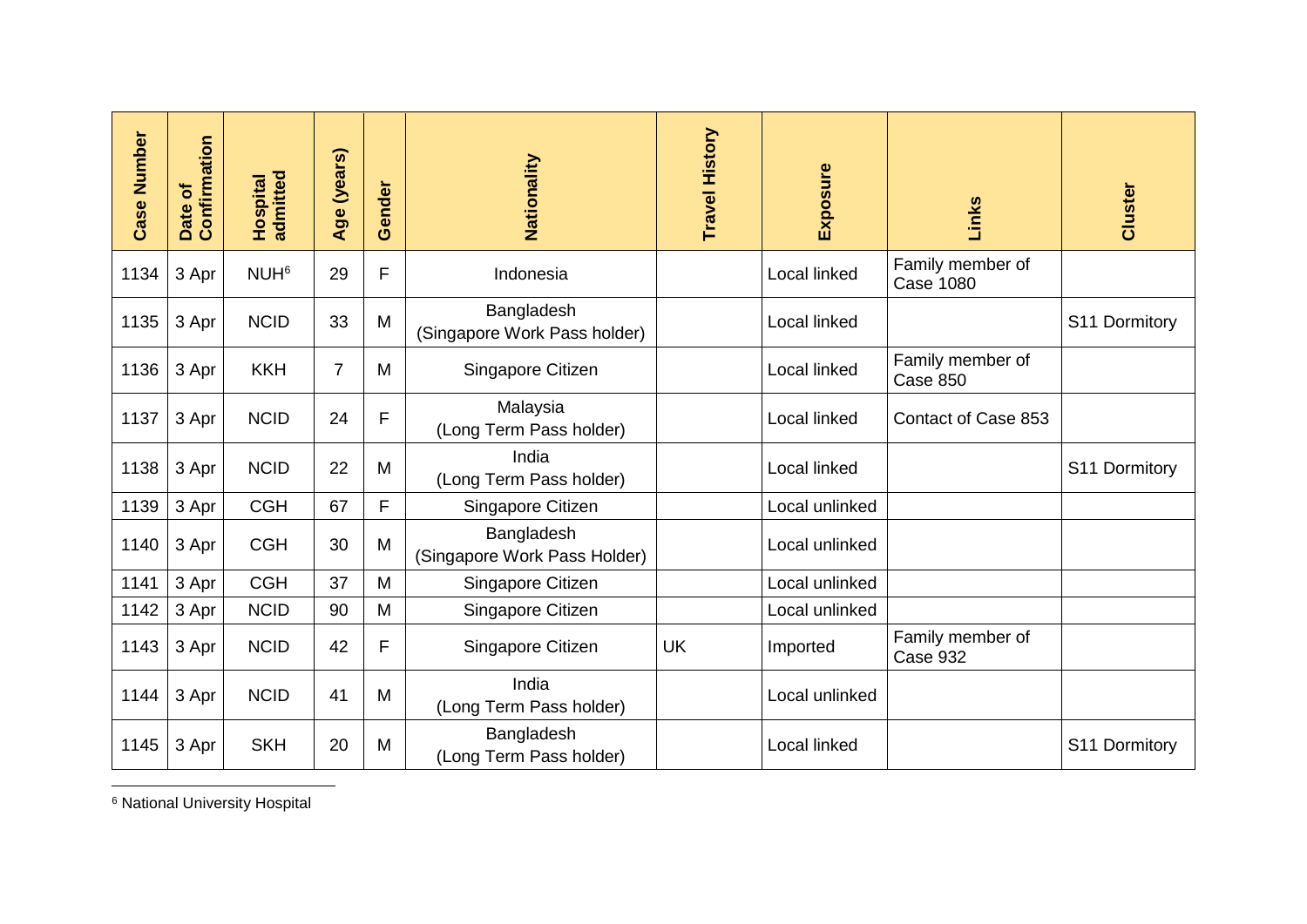| <b>Case Number</b> | Date of<br>Confirmation | <b>Hospital</b><br>admitted | Age (years) | Gender | Nationality                                 | <b>Travel History</b> | Exposure       | Links | Cluster                      |
|--------------------|-------------------------|-----------------------------|-------------|--------|---------------------------------------------|-----------------------|----------------|-------|------------------------------|
| 1146               | 3 Apr                   | <b>NCID</b>                 | 33          | M      | Bangladesh<br>(Singapore Work Pass holder)  |                       | Local unlinked |       |                              |
| 1147               | 3 Apr                   | <b>NCID</b>                 | 46          | M      | Singapore Citizen                           |                       | Local unlinked |       |                              |
| 1148               | 3 Apr                   | NTFGH <sup>7</sup>          | 28          | M      | Bangladesh<br>(Long Term Pass holder)       |                       | Local linked   |       | <b>Toh Guan</b><br>Dormitory |
| 1149               | 3 Apr                   | <b>NTFGH</b>                | 48          | M      | Philippines<br>(Singapore Work Pass holder) |                       | Local linked   |       | <b>Project Glory</b>         |
| 1150               | 3 Apr                   | <b>NTFGH</b>                | 32          | M      | Bangladesh<br>(Long Term Pass holder)       |                       | Local linked   |       | <b>Toh Guan</b><br>Dormitory |
| 1151               | 3 Apr                   | <b>SKH</b>                  | 20          | F      | Malaysia<br>(Singapore Work Pass holder)    |                       | Local unlinked |       |                              |
| 1152               | 3 Apr                   | SGH <sup>8</sup>            | 65          | M      | Singapore Citizen                           |                       | Local unlinked |       |                              |
| 1153               | 3 Apr                   | <b>SGH</b>                  | 28          | M      | Bangladesh<br>(Long Term Pass holder)       |                       | Local linked   |       | S11 Dormitory                |
| 1154               | 3 Apr                   | <b>SGH</b>                  | 60          | F      | Singapore Citizen                           |                       | Local unlinked |       |                              |
| 1155               | 3 Apr                   | <b>SGH</b>                  | 32          | M      | Bangladesh<br>(Long Term Pass holder)       |                       | Local linked   |       | S11 Dormitory                |
| 1156               | 3 Apr                   | <b>SGH</b>                  | 28          | M      | Bangladesh<br>(Long Term Pass holder)       |                       | Local linked   |       | S11 Dormitory                |

 $\overline{a}$ <sup>7</sup> Ng Teng Fong General Hospital

<sup>8</sup> Singapore General Hospital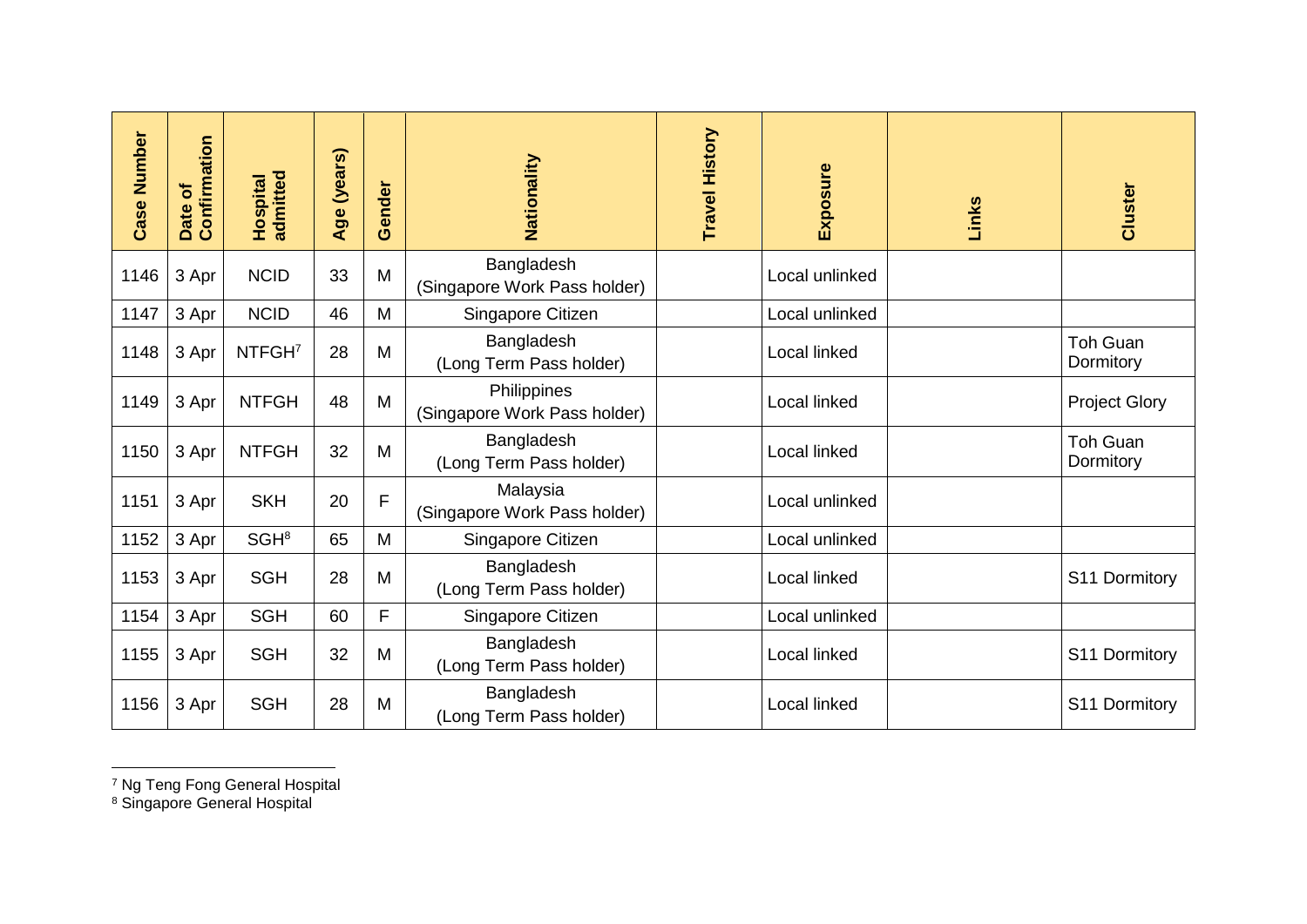| <b>Case Number</b> | Date of<br>Confirmation | admitted<br>Hospital | Age (years) | Gender | Nationality                                | Travel History | Exposure            | Links                               | Cluster            |
|--------------------|-------------------------|----------------------|-------------|--------|--------------------------------------------|----------------|---------------------|-------------------------------------|--------------------|
| 1157               | 3 Apr                   | <b>KKH</b>           | 20          | M      | Singapore Citizen                          |                | Local unlinked      |                                     |                    |
| 1158               | 3 Apr                   | <b>NUH</b>           | 62          | M      | Singapore Citizen                          |                | Local linked        |                                     | Keppel<br>Shipyard |
| 1159               | 3 Apr                   | <b>NCID</b>          | 33          | F      | Singapore Citizen                          |                | Local unlinked      |                                     |                    |
| 1160               | 3 Apr                   | <b>NCID</b>          | 55          | M      | Singapore Citizen                          |                | Local unlinked      |                                     |                    |
| 1161               | 3 Apr                   | <b>NCID</b>          | 19          | M      | Singapore Citizen                          |                | Local unlinked      |                                     |                    |
| 1162               | 3 Apr                   | <b>NCID</b>          | 35          | M      | Bangladesh<br>(Singapore Work Pass holder) |                | Local linked        | <b>Contact of Case</b><br>1078      |                    |
| 1163               | 3 Apr                   | <b>NCID</b>          | 52          | M      | India<br>(Singapore Work Pass holder)      |                | Local unlinked      |                                     |                    |
| 1164               | 3 Apr                   | <b>NCID</b>          | 27          | M      | Bangladesh<br>(Long Term Pass holder)      |                | Local unlinked      |                                     |                    |
| 1165               | 3 Apr                   | <b>NCID</b>          | 60          | M      | Singapore Citizen                          | Turkey         | Imported            |                                     |                    |
| 1166               | 3 Apr                   | <b>NCID</b>          | 62          | M      | <b>UK</b><br>(Singapore Work Pass holder)  |                | Local unlinked      |                                     |                    |
| 1167               | 3 Apr                   | <b>NCID</b>          | 58          | F      | Singapore Citizen                          |                | Local unlinked      |                                     |                    |
| 1168               | 4 Apr                   | <b>NCID</b>          | 60          | F      | Singapore Citizen                          |                | Local linked        | Family member of<br>Case 933        |                    |
| 1169               | 4 Apr                   | <b>NCID</b>          | 55          | M      | Singapore Citizen                          |                | Local unlinked      |                                     |                    |
| 1170               | 4 Apr                   | <b>NCID</b>          | 54          | F      | <b>Singapore Permanent Resident</b>        |                | <b>Local linked</b> | Family member of<br><b>Case 953</b> |                    |
| 1171               | 4 Apr                   | <b>NCID</b>          | 35          | M      | Bangladesh                                 |                | Local linked        |                                     | S11 Dormitory      |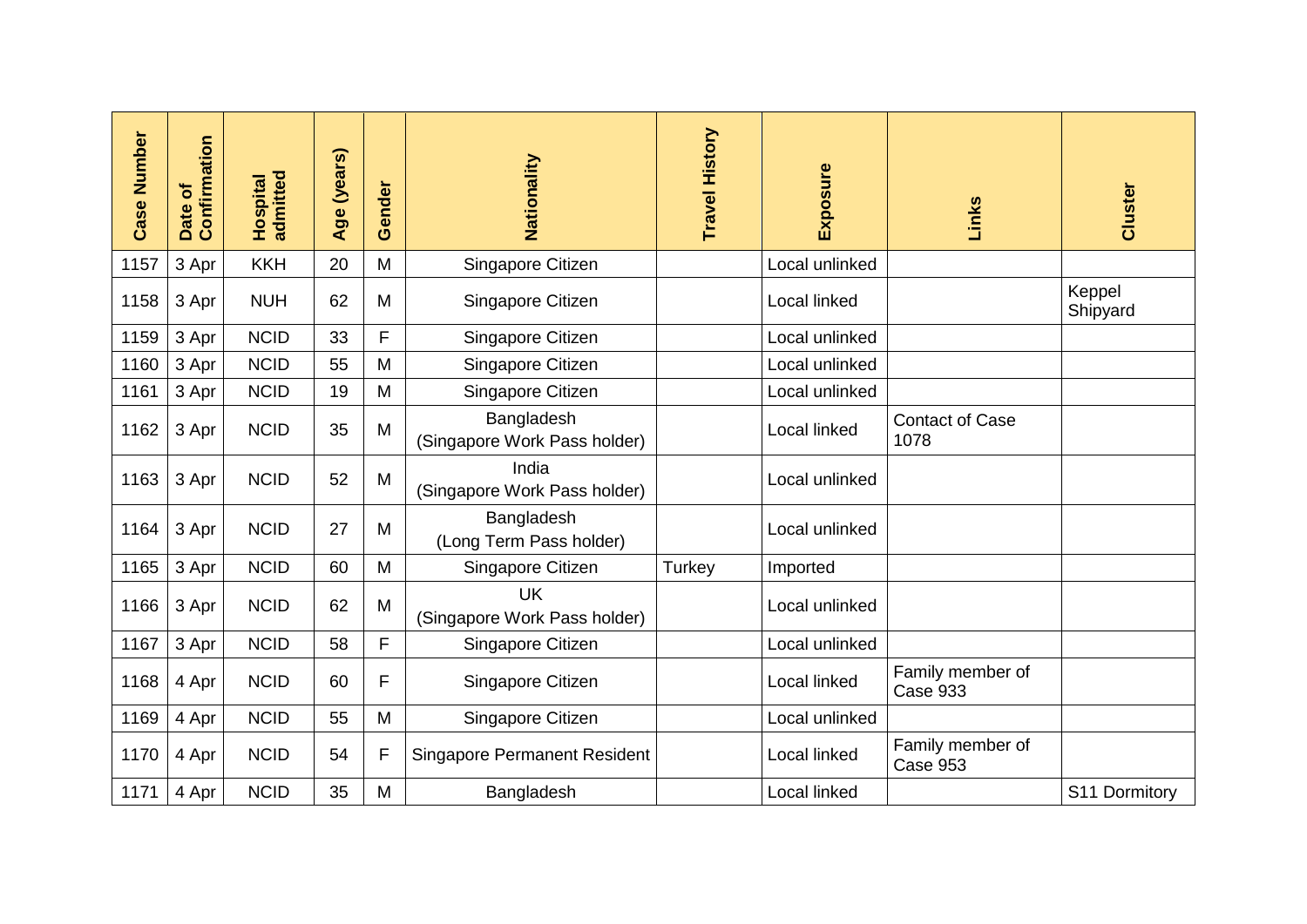| Case Number | Date of<br>Confirmation | <b>Hospital</b><br>admitted | Age (years) | Gender | Nationality                                | <b>Travel History</b> | Exposure       | Links                          | Cluster                     |
|-------------|-------------------------|-----------------------------|-------------|--------|--------------------------------------------|-----------------------|----------------|--------------------------------|-----------------------------|
|             |                         |                             |             |        | (Singapore Work Pass holder)               |                       |                |                                |                             |
| 1172        | 4 Apr                   | <b>NCID</b>                 | 64          | M      | Singapore Citizen                          |                       | Local linked   |                                | Keppel<br>Shipyard          |
| 1173        | 4 Apr                   | <b>NCID</b>                 | 35          | M      | Bangladesh<br>(Singapore Work Pass holder) |                       | Local linked   |                                | S11 Dormitory               |
| 1174        | 4 Apr                   | <b>NCID</b>                 | 40          | M      | India<br>(Long Term Pass holder)           |                       | Local linked   |                                | S11 Dormitory               |
| 1175        | 4 Apr                   | <b>NCID</b>                 | 32          | M      | Malaysia<br>(Singapore Work Pass holder)   | Malaysia              | Imported       |                                |                             |
| 1176        | 4 Apr                   | <b>NCID</b>                 | 33          | M      | Bangladesh<br>(Long Term Pass holder)      |                       | Local linked   |                                | <b>Westlite Toh</b><br>Guan |
| 1177        | 4 Apr                   | <b>NCID</b>                 | 25          | M      | Singapore Citizen                          | <b>UK</b>             | Imported       |                                |                             |
| 1178        | 4 Apr                   | <b>NCID</b>                 | 24          | M      | Bangladesh<br>(Singapore Work Pass holder) |                       | Local unlinked |                                |                             |
| 1179        | 4 Apr                   | <b>NCID</b>                 | 23          | F      | Singapore Citizen                          |                       | Local unlinked |                                |                             |
| 1180        | 4 Apr                   | <b>NCID</b>                 | 42          | M      | Singapore Citizen                          |                       | Local linked   |                                | Mustafa Centre              |
| 1181        | 4 Apr                   | <b>NCID</b>                 | 31          | M      | Bangladesh<br>(Long Term Pass holder)      |                       | Local unlinked |                                |                             |
| 1182        | 4 Apr                   | <b>NCID</b>                 | 26          | F      | Singapore Citizen                          |                       | Local unlinked |                                |                             |
| 1183        | 4 Apr                   | <b>NCID</b>                 | 35          | M      | Bangladesh<br>(Singapore Work Pass holder) |                       | Local linked   | <b>Contact of Case</b><br>1049 |                             |